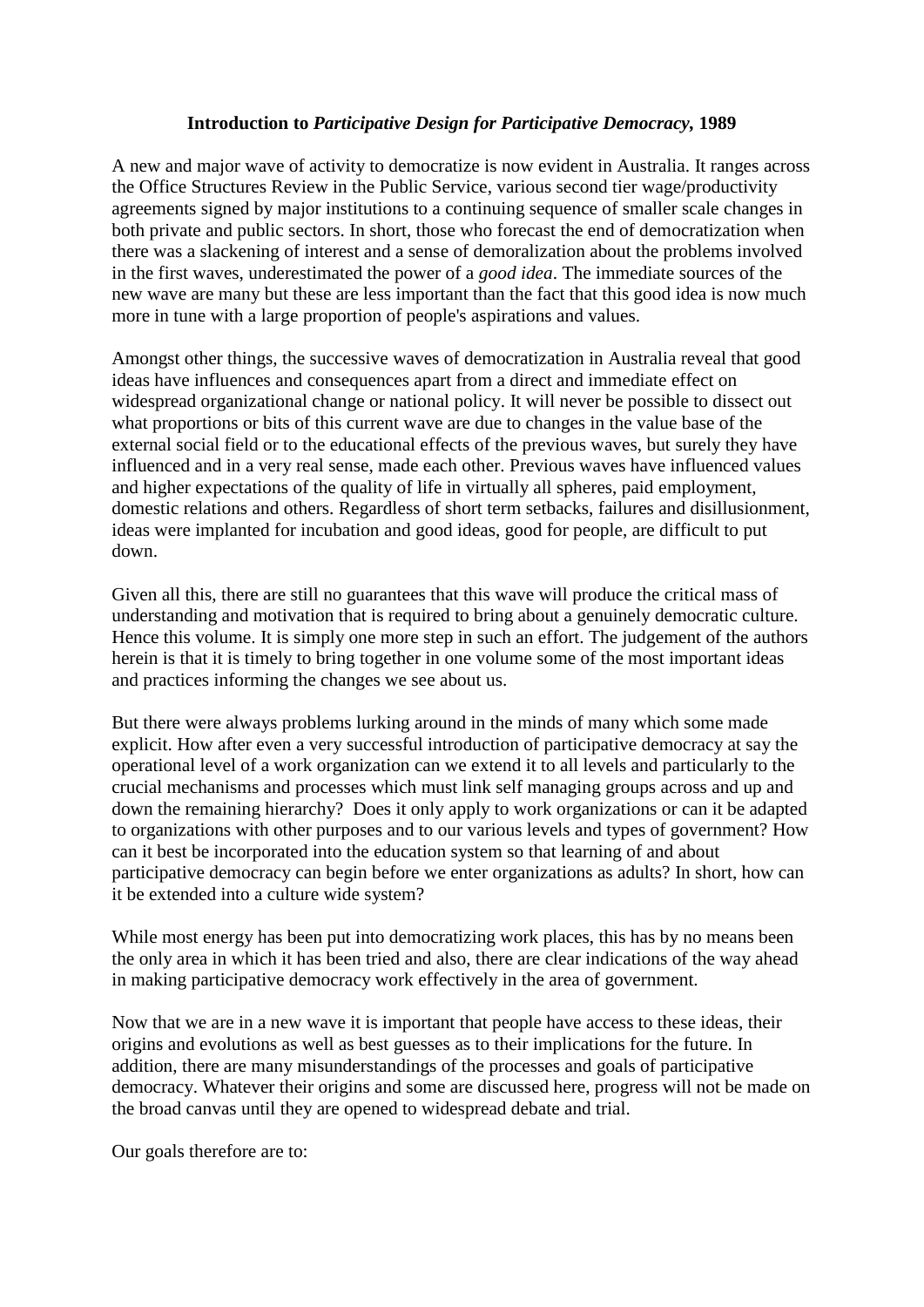- put in one easily accessible volume the most effective and up-to-date methods for introducing democratic forms at all levels of society;
- enable more learning about the concept of democracy so that our path through to a more participative and, therefore, genuinely democratic society can be as free of potholes and rocks as possible;
- head off any regressive trends towards greater autocracy by the previous two.

Part I consists of two papers by Fred Emery. They are totally different in kind but each has a specific purpose in forming the context for the reader. `The agenda for the next wave' sets the scene as perceived by a social scientist at the forefront of international social science. It is an edited transcript of a keynote address he delivered to a small but select gathering of international social scientists and apprentices in the action research tradition, in Canada in 1985. I believe the sense of this paper will be immediately obvious to any reader. It outlines the choices we have before us as we confront our multiple problems and what we must attempt to do if we are not only to save, but also to enhance our democratic heritage.

It opens the way for the papers in Part II which centre around the concepts and practices of organizational democratization and their function to create learning and environments which generate continuing learning. Unless this vicious cycle replaces the really vicious cycle of deskilling, apathy, dissociation and their consequences such as gratuitous violence, we will inevitably return to a more undemocratic society. This latter cycle both feeds on and produces contempt, distrust, oppression, cruelty and general inhumanity not a pretty scenario for us.

The second paper in Part I presents not an overview but a detailed analysis of where we have gone wrong in the most fundamental assumptions we have made about ourselves; how our perceptual system works and how we have translated it into what we call the `education system'; the products of which often bears little relation to the learning we wish to produce.

This volume is about the nexus between learning and democracy, learning about democracy through concepts and practice and learning how to set up democratic structures which are intrinsically learningful It is not about teaching except as part of an integrated learning process. This, to be successful cannot be divorced from the broadest context in which the learning is required and the purposes it is serving. Useful learning, particularly for adults who are trying to understand and behave responsibly in an environment characterized by rapidly growing uncertainty, must utilize every available ability to perceive, correlate and act adaptively. While education has traditionally been conceived as putting things into people's heads, there is now a desperate need for people to understand what their heads (and the rest of them incidentally) are into what is going on out there, what do we make of it and how do we work with others, and the environment generally, to bring it under our adaptive control?

Knowing the environment and its complexities, including its many diverse ideas is an essential component. When given opportunities to elucidate our environment and share collective and individual ideals and hopes, we find a great commonality, but these opportunities are few and far between and the human ideals rarely surface otherwise. Life is too busy, too dissociated and too full of short term problems for us to sit down together and think about what is going around us. Every change is treated as a problem to be solved and put behind us as quickly as possible. Context and thought through adaptive strategies fall by the wayside. This is the pattern documented in the `next agenda' paper and specifically addressed in terms of philosophies and beliefs of learning in `Educational Paradigms'.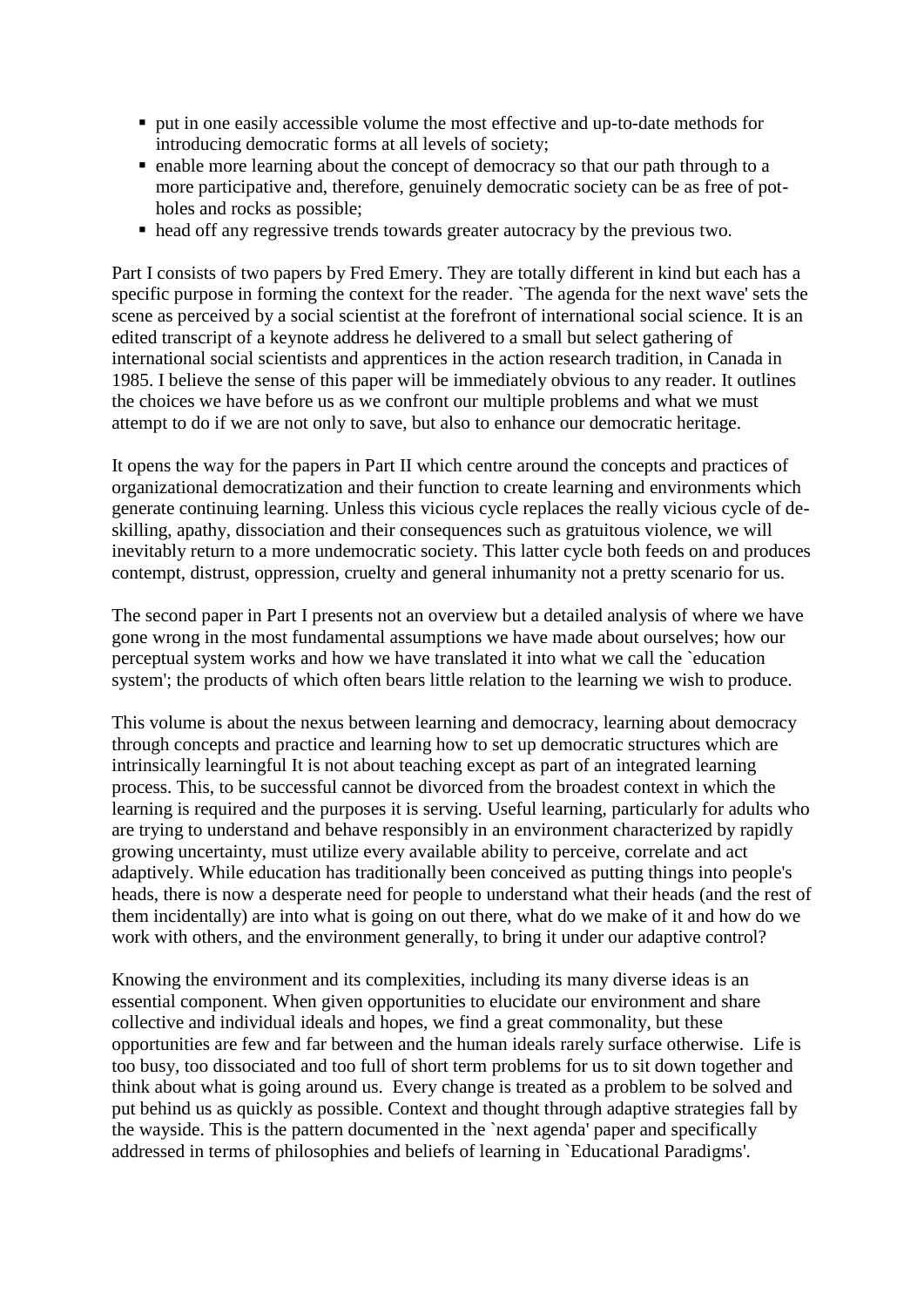If we do not know how to look at our extended environment it is certainly predictable that we will not understand the growing uncertainties of our age and the changing allegiances of our kids, for example. Conflict will grow past the point where we can control it. There are many now who trust their own perceptions above the so called traditional wisdoms stuffed into them by parents, teachers and other authorities alike. They have a point. Human beings are not machines in a mechanical universe (as is implicitly claimed by the first educational paradigm).

Theoretically, there is a clear alternative. It consists of integrating ecological perception with a design principle which acknowledges and builds upon a multifunctional and creative human nature. Part II discusses and demonstrates these at the organizational level. Part III presents the thinking and practical work which has been done on diversifying this into other areas and levels. It makes clear the fact that democratization is not simply something for a multinational or a small group; a discrete organization. It is as applicable to a community, industry or nation, any entity or grouping which needs to plan, devise a policy and work effectively towards it.

The two main methods we have designed and progressively developed, the Participative Design Workshop and the Search Conference, are different but overlapping forms. Both were conceived within and derived from the same set of concepts and principles; those which comprise *Open Systems Thinking* (Emery F, 1969, 1981). The Participative Design Workshop's specific purpose is to achieve structural organizational change and participant's learning of how to achieve it. The Search Conference is designed as an alternative to elitist and optimizing planning and specifically includes appraisal of the extended social field and its changes.

By virtue of this element and its inherently democratic processes and discourse, it is highly effective for almost any form of planning, policy making or future oriented activity. It is this broad applicability of the Search Conference which has demonstrated that participative democracy need not be confined to discrete organizations or more narrowly to work organizations. Any group coming together around a common purpose can practice in the participative democratic mode and as Alan Davies has shown, it can be equally well adapted to the planning and conduct of an educational course or conference, which is anyway, only a temporary organization or community.

Democratic principles and mechanisms are also as feasible vertically as they are horizontally. There are no good reasons why we should not have organizations in every sector comprised of non dominant hierarchies of functions (objectives) where participative democracy is comprehensively practised, replacing the various current autocratic and representative structures. Our traditional belief that a hierarchy, one above another, must mean that the superordinate has the right to order and the subordinate to obey, is increasingly proving unworkable and is, therefore, obsolete. All that is required now is the foresight and will to bring more of the alternative precedents into being, to show that it is possible and practical.

There are two companion volumes. A comprehensive treatment of the context, theory and practice of Search Conferences can be found in Searching (1982). Rather than attempt to replicate much of that here, I have included only a short paper on the brief introductory workshop for those interested in becoming Search Conference managers. This spells out some of the basic assumptions and concepts but those who want to know more are referred to *Searching, 1999.* The second, *Towards Real Democracy* (Emery F, 1989) is a rich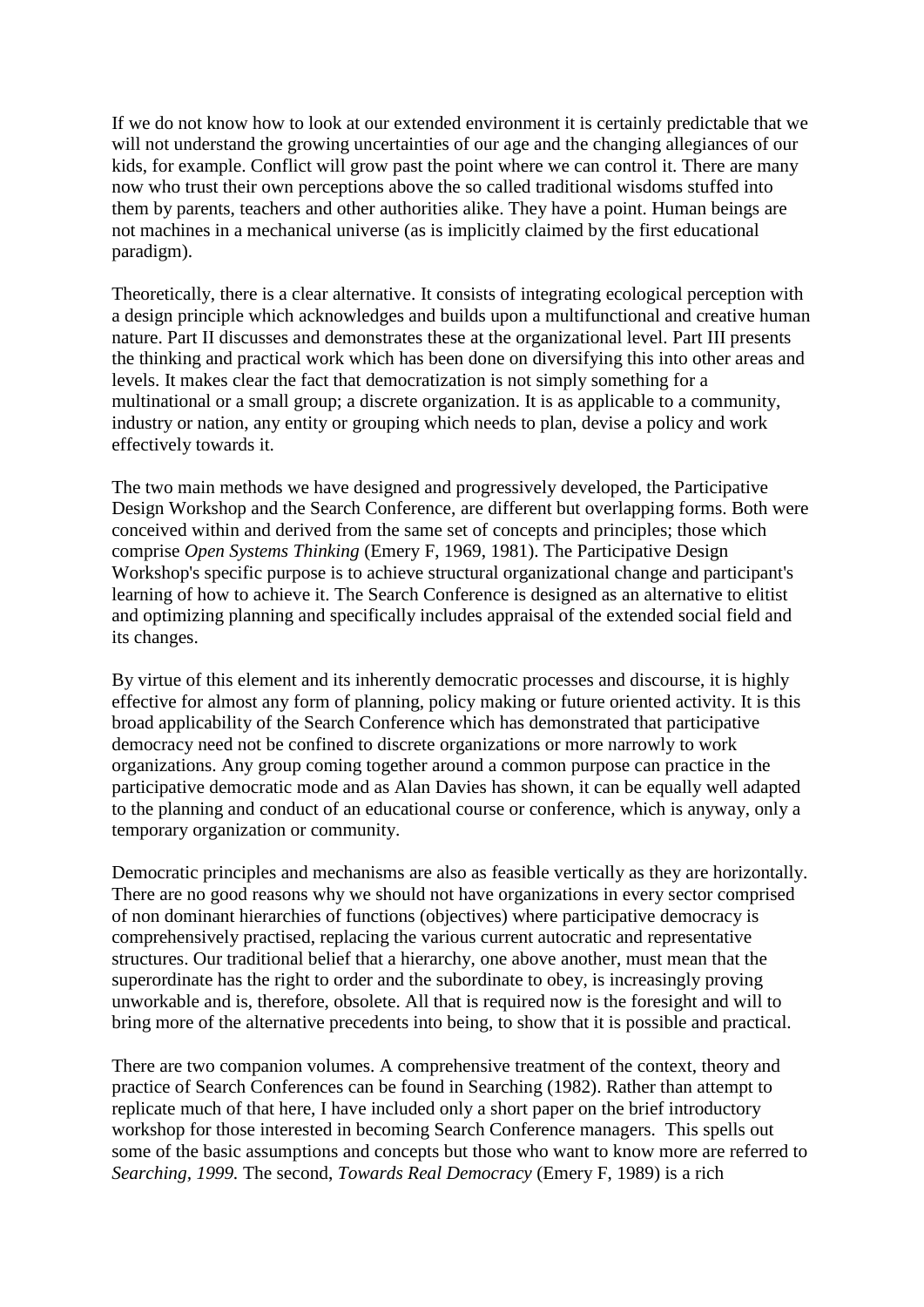elaboration of democratic concepts at the larger system level. It will answer many of the remaining questions about the structures and processes required for a coherent democratic culture. The rest of this book will serve its purpose if it alerts some to the possibilities which already exist and the need to get started.

Time and effort will certainly be required to fulfil this next agenda. And in many ways we are only at a beginning. But there was a previous beginning and that also has a history.

### **Three Landmarks Leading to Participative Design**

This publication has a direct ancestry spanning 18 years from the first socio-technical design performed by the workers themselves (participative design) in l971 with the Royal Australian Air Force. A second stream of the history which shares the ideals and purposes of the first began with the first Search Conference (participative planning and policy making) designed by Fred Emery and Eric Trist in 1959 (Emery M, 1982).

These streams converged in the early seventies into a coherent strategy and tool kit for restoring dignity in organizational and community settings by re-involving people in the decision making that affects their lives. The emphasis is clearly that of effective participation and the goal is a participative democracy.

The history of the move towards the redesign of organizational structures is, of course, longer. The **first landmark** was the group climate or leadership experiments in 1938-9 (Lippit and White, 1939). These laboratory experiments established that there were only three structural genotypes; autocracy (now technically termed bureaucracy) democracy and laissez-faire (essentially a non-structure). In addition, they established that these structures have profound and predictable effects on the people who live and work within them, regardless of the personalities involved.

In the autocratic (bureaucratic) structure there was a marked increase in quarrelling, hostility, scapegoating, damage to equipment and a reduced creativity, initiative, commitment to, and time spent on, the task. Laissez-faire with its absence of leadership, rules and procedures produced a similar pattern but also included feelings of being lost and inadequate which were relieved by ridiculing the weaker and less competent. Democracy produced greater vitality, creativity, cooperation, commitment to, and time spent on, the task. These differences continue to be reaffirmed as in the note on `Laissez-faire vs Democratic Groups' (Part II).

In fact laissez-faire continues to be a major concern and mention of it pops up in various places in both Parts II and III. It has contaminated many variations on the methods described in here because so many people cannot see or do not wish to believe that it is not democratic. Which only goes to show how far there is to go before we have a democratic culture where there is widespread understanding of this philosophy and way of life.

During this early period, the term Action Research was coined to describe the method of testing and developing theories by creating and changing practical, action based settings. The philosophy was `there is nothing so practical as a good theory' and its operational form was expressed as `you don't know how a thing works until you change it'.

The excitement of these results created a wave of attempts to introduce democratic forms in the real world of work and the **second major landmark** was erected in the English coalfields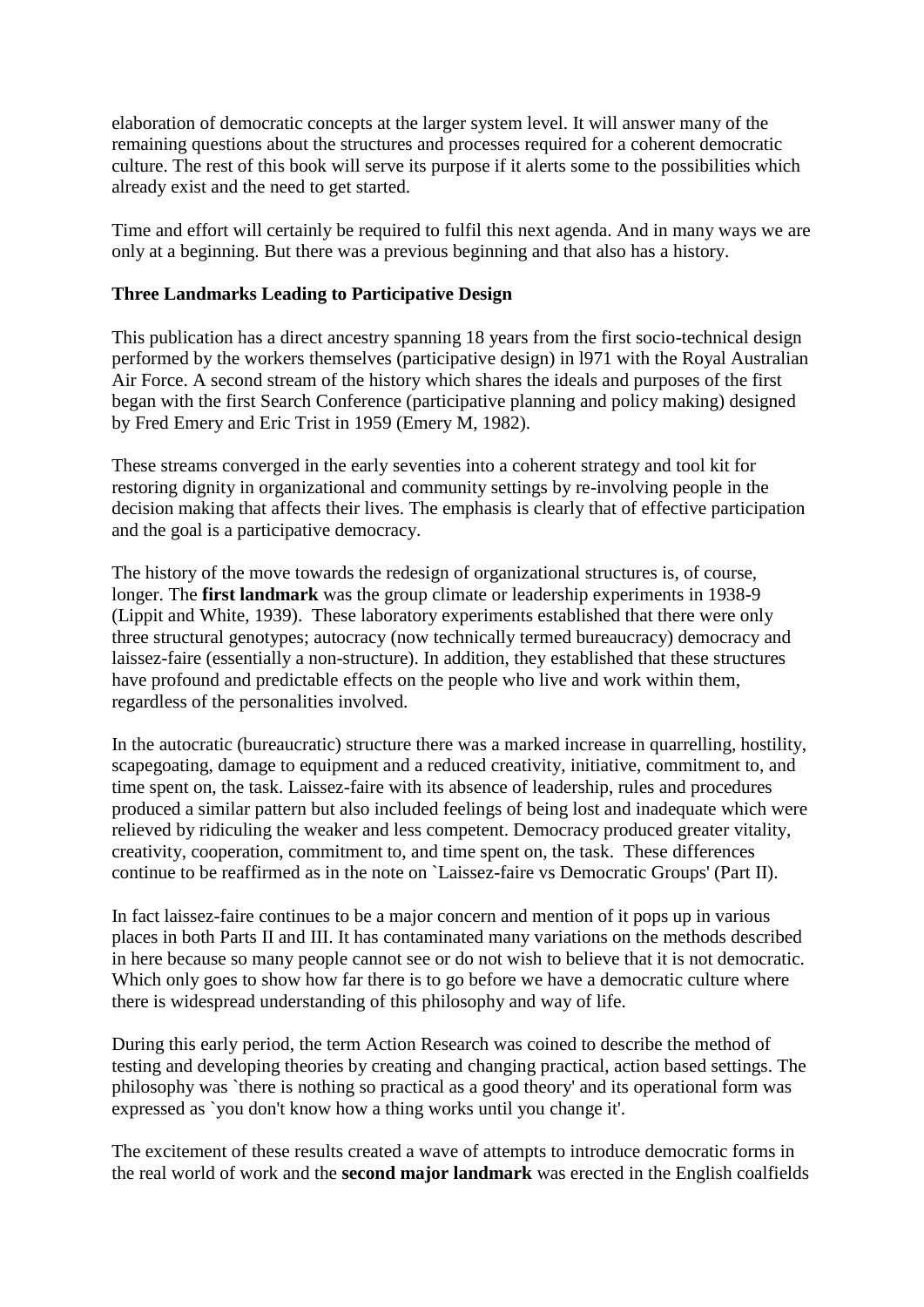(Trist and Bamforth, 1951). British miners had traditionally worked the face in cohesive multiskilled teams but industrialization designed to increase productivity brought with it the one-man, one- skill job, destroying the old team structure. Rather than the dramatic economic benefits expected from the introduction of `scientific management', there was an increase in absenteeism and accidents amongst other phenomena.

The social scientists were called in and discovered a pattern of four interrelated `defence mechanisms' against the new work patterns. Named Informal Organization (forming cliques), Individualism (competition, playing politics), Scapegoating (passing the buck) and Withdrawal (absenteeism, `psychosomatic' illness), they corresponded exactly to the effects of bureaucratic structure found in 1939, thereby demonstrating that the relation of structure and effect held regardless of artificial or real setting. Needless to say, the only cure was to design and implement a variation of the old team structure geared to the new technologies. Socio-technical analysis was born.

Again, this work excited considerable attention and was followed by intensive conceptual as well as practical exploration (Emery F, 1959). It created the groundwork for the **third landmark**, the Norwegian Industrial Democracy project (Emery and Thorsrud, 1969; Emery and Thorsrud, 1976).

Norway entered industrialization late and although there was resistance to its introduction, a war torn economy demanded a national effort. Thorsrud, a resistance hero and social scientist saw the application of the coal study findings as a way through and called in the Tavistock Institute socio-technical team. An historic tripartite national agreement was signed to test, through action research, democracy in four of Norway's key industries. Years of effort were poured into the analyses and redesigns and it was pronounced a success the first demonstration of planned socio- technical change at the national level.

There were two major consequences of the Norwegian success. Firstly, Norway became the destination of an immense `tourist trade'. Anybody who was interested or thinking of democratizing their workplace felt a compulsion to see the new systems in action and this created a rash of new problems for the organizations involved. Indeed, to this very day, we have platoons of Australians trooping off to Scandinavia to study the effects of democratization which, as I discuss below, is a silly and expensive demonstration of the cultural cringe.

The second consequence is now known as `paradoxical inhibition,' a concept derived from Pavlov's classical experiments on conditioning dogs. It means that the areas or people closest to the changes feel most threatened and develop a resistance to them while others at a safer distance adopt the changes. It is now recognized that this is one of the consequences of treating structural change as an `experiment' and focussing attention on it and the `guinea pig' people involved. In the Norwegian case, there were certainly other influential factors such as the more advanced industrialization of Sweden but for Norway, it meant a slow diffusion while democratization jumped the fence into Sweden and galloped far beyond.

# **The Fourth Landmark: Participative Design**

Recognition of paradoxical inhibition was a contributing factor to the advent of Participative Design which is the fourth landmark in this potted history. The main factor, however, was the return of Fred Emery to Australia in 1969. Some enterprises and unions in Australia had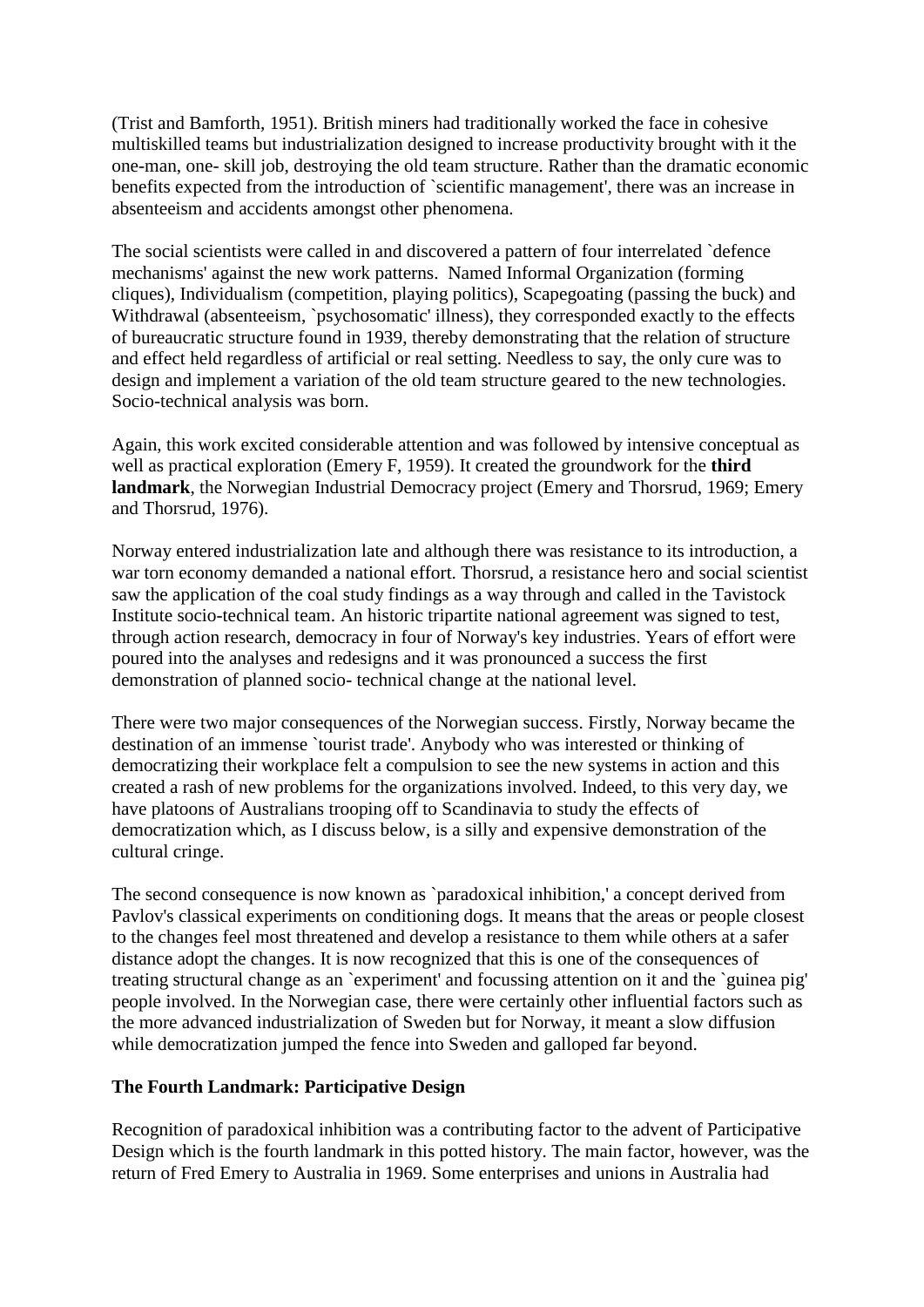heard of the Norwegian ID program or the work in the UK and were ready to give it a go. Fred was not only the established leader of democratization, he was also the only person in Australia who knew how to do it. He had more work than he could handle. Remember that at this stage, all the work had been done by those trained and experienced in socio-technical analysis and design and it was an extraordinarily time consuming and intensive task. It was a job for the experts!

Fred swung into gear with a two pronged attack. One, to train up a competent team to democratize Australia and two, to find a way to speed up the process. It was the second that proved the breakthrough. A major part of an old style socio-technical analysis entailed the social scientists clambering all over the plant or office, detailing every measure of input, output, transformative process and social system until they were sure that they knew how the place worked. But of course, there are already people who collectively know all that: they are the people who work there. Moreover, they already have ideas, and in many cases strong views, as to how their work sections can be changed for the betterment of themselves, their mates and the enterprise as a whole. By pooling their knowledge and initiatives for change, they themselves can redesign their workplace. This is the essence of participative design.

As soon as Fred realized that the workers had already conceptualized the need to move to a more satisfying and productive design, there remained only the need to create optimal conditions for constructive utilization of the mutual trust required to produce a genuine structural alternative; one that would through its processes of creation and implementation provide the conditions for continued learning and adaptation towards fulfilling joint purposes.

This again was the subject of action research. The merging of the series of DHRs (Development of Human Resources workshops) with Fred's independent efforts provided the tests which resulted in the basic refined tool box of concepts and processes that we carry today and give to others as they embark upon organizational and cultural redesign. The resulting process bears little resemblance to that conducted before 1971 and because of its advantages has spread widely.

We first published *Participative Design: Work and Community Life* in 1974. It was a slim volume of 14 pages and as it had a shiny gold cover, we called it `the little golden book' after the popular children's series. By that stage we knew that the concepts and practices it described were worth their weight in gold for making effective organizational change but more than that, we had seen the effect of the ideas on people - even those for whom a democratic arrangement at the moment was a far flung dream. But it was not so much a dream as a vision to be realized and it thus created expectations and other undercurrents which are to this day working themselves into reality.

Concurrently we had been developing the Search Conference, a highly participative form of planning, and the early seventies were a time of great cultural excitement and change. But diffusion and change bring their own problems. By the middle seventies, Industrial Democracy (ID) became a band wagon offering a grab bag of competing ideas, speculations and practices sometimes drawn indiscriminately from the academic melting pot and flung back into the fire beneath.

While some were brave new thrusts towards a more desirable future, others had been tested exhaustively and found wanting. But many of the newcomers to the field had not done their homework and the resulting confusion did considerable damage to the original concepts and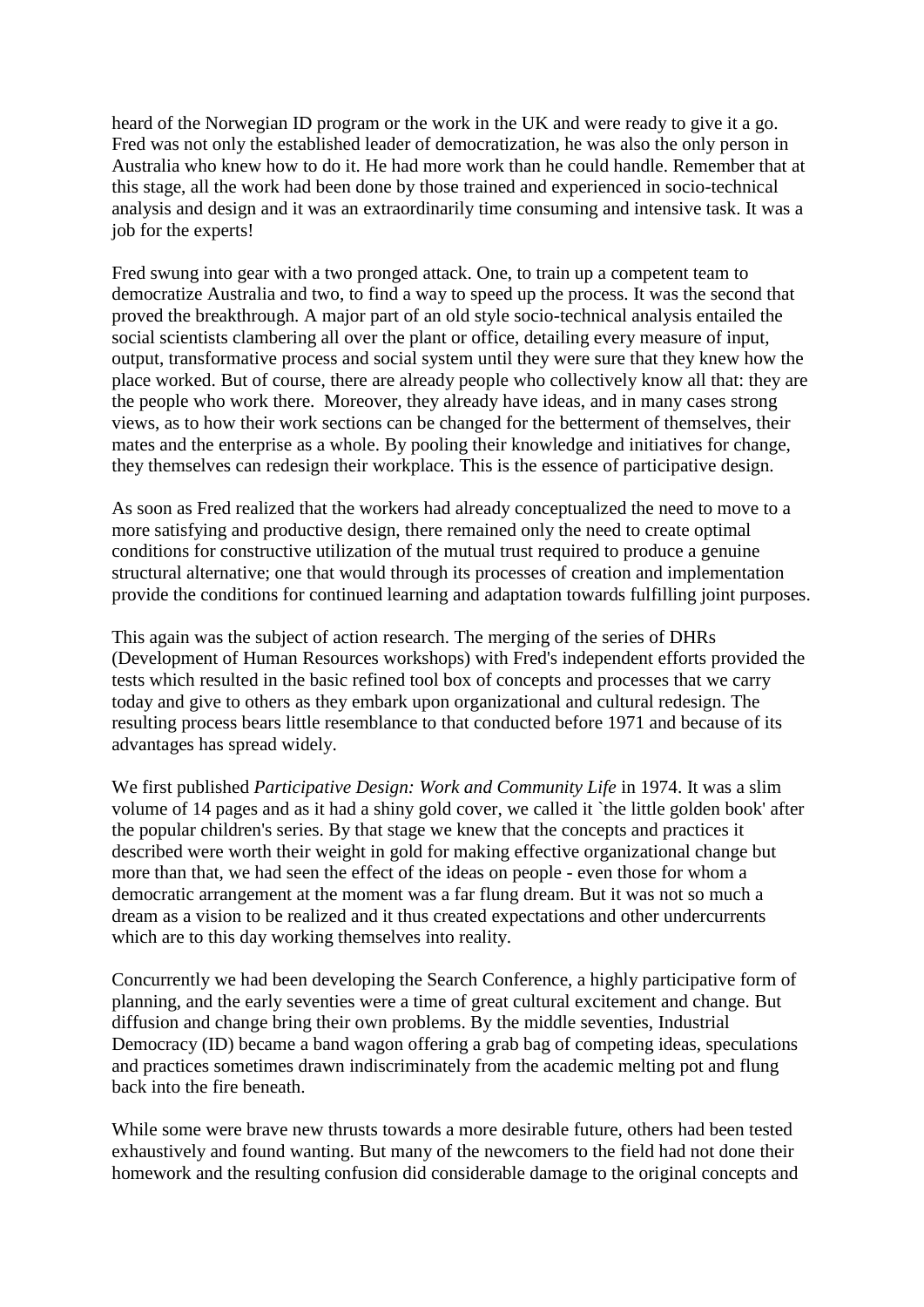practices. Some variations on the Search Conference, for example, proved positively inimical to its goals and in some cases, the name was used without any attempt to resemble the processes involved. It is really only in the last two or three years that clarity and credibility have begun to return to the field.

One of the results of this damage done, particularly in the ID field, was that many of those who had grasped the participative concept and were intending to use it, went ahead and did so but without any great fanfare or publicity. After the first great wave of media and other attention, silence descended and the cry went up – 'Industrial Democracy in Australia is dead'. In 1988, the cry is that ID has risen from the dead but the truth is that it spent many years playing possum, waiting for a social climatic change. There has been a similar pattern developing in the US over recent years but for different reasons.

These problems began to surface quite early and are illustrated by the difference in the introduction to the first and second editions of the monograph Participative Design. The first (early 1974) said simply these two papers are meant to provide the essential `guts and guidelines' from social science experience for raising the quality of work life. By late 1975 we felt it necessary to add the following:

"There has been nothing in our experience in the last couple of years which has caused us to revise the basic concepts laid down in this little book. Our experience has further confirmed that this conceptual tool kit is effective in democratizing an increasingly wide and various sample of organizations and groups.

What we hope to do in this introduction without cluttering up the main text is to set more firmly the context into which this book fits, and to clarify a little more the concept of democracy within. Historically we have lived with two quite distinct threads of democracy. They can be described as representative and participatory. The following examples of representative forms are included to make quite clear what this book is not about.

#### *Representative forms*

Joint consultative councils Workers directors Works councils Co-determination Worker control Town councils Advisory committees, etc.

Such formal mechanisms for democratic consultation have been studied, analyzed (Emery and Thorsrud, 1969) and found lacking in their ability to meet the day to day requirements that can only be met by first hand involvement. This book is concerned with precisely this latter; the need for participatory first level forms of democracy which are appropriate to the nature of people as purposeful systems.

Throughout the history of the democratization of work program there have been critical phases in the development of ideas about how to introduce the concept of participatory democracy. For a long time it was believed that there might be some productive activities so tied to one-person-one-machine that they could not be democratized. It has become clear that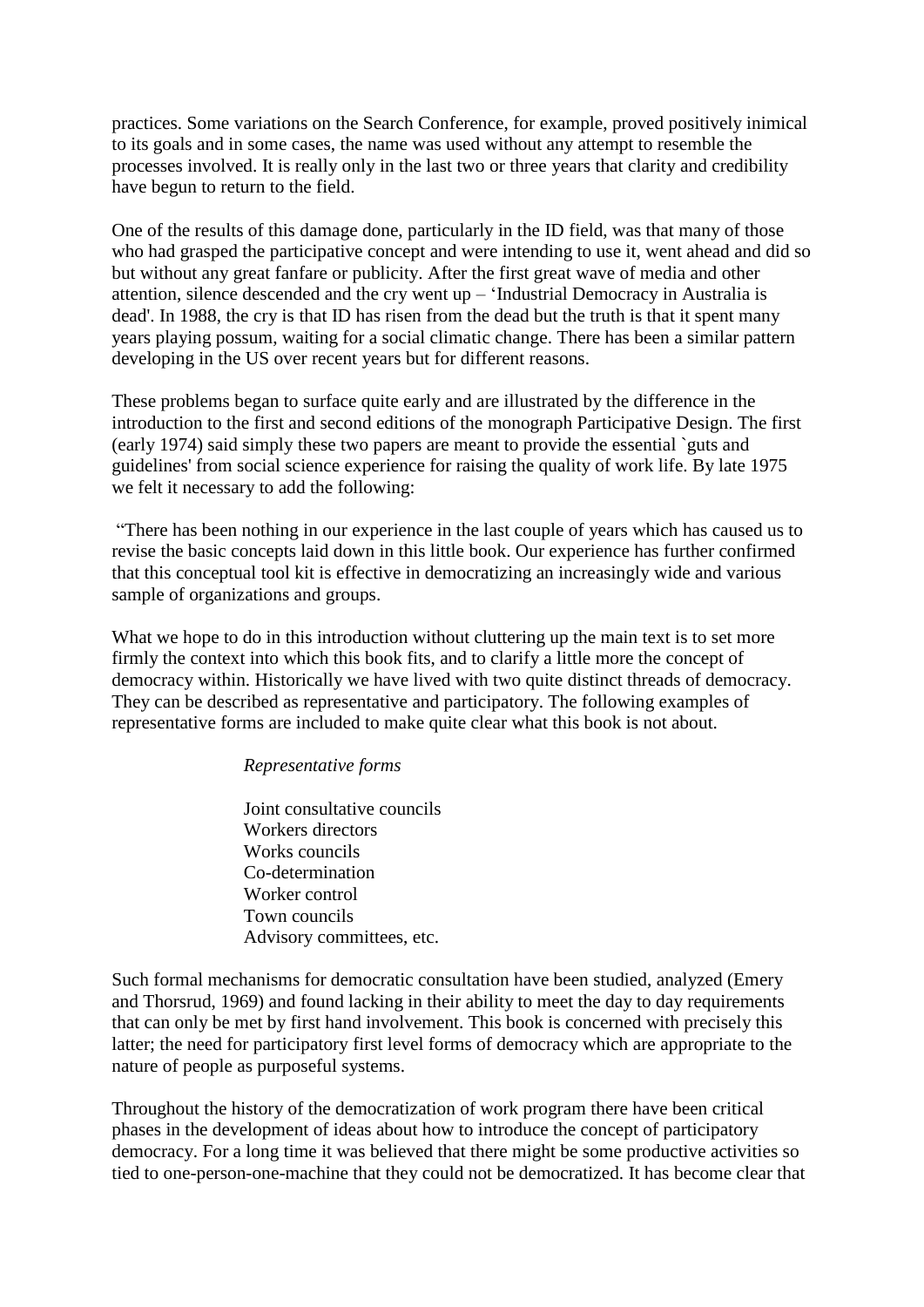if there is a managerial function to coordinate and control the work of a number of people then there is always room to involve them in self management of at least some of the coordination and control. A democratic social structure can be brought into being in so called technologically determined situations simply by this move. It is the devolution of levels of management function to a work group with the responsibility that this entails which is the critical leap from bureaucracy to democracy. The more that a group manages itself the more it is democratic.

Clearly participative design does not necessarily include or preclude change in the technical system. A variety of experience has shown that a self managing group can muster and implement ideas for improving the technical system it works with at a level of ingenuity not reached by others." (Minor editorial changes have been made from the original.)

Participative Design has been directly exported from Australia to Norway, India, Sweden, Canada, Holland, USSR, UK, USA, and NZ. In 1973 it was introduced into Norway and India and at the Summer School of the International Council of the Quality of Working Life held at Fleveroord in Holland. From there, active young teams spread it into several European countries and Israel and from there, it moved through close collegial and other contacts to such countries as Peru. Its diffusive potential is unlimited in the sense that minor cultural variants are the rule while the fundamental dimensions of locus of responsibility for coordination and control remain unchanged.

The fundamental and proven assumption of participative design is that maximal effectiveness is obtained only by designing in the unique circumstances of people and environment *in your place*. The tools themselves have proved to be cross cultural but their application and the final product in terms of a first new design is a matter of the creativity and collective concern of the participants.

Among the benefits of a genuine participative design is that it goes a long way towards solving the problem of resistance and paradoxical inhibition. Involvement evokes powerful feelings of psychological ownership and as the interests of the involved have been taken into account, so there are fewer people to resist the change. This on its own is an overly simplistic statement but the principle holds. If the change proposed has been sufficiently broadly discussed to have encompassed the concerns of the potentially disadvantaged; e.g., middle management, and they have been instrumental in the resolution of their concerns, then the stronger it becomes.

This assumes that at the beginning of the process, guarantees will have been given as to the active sanctioning of the process and its outcomes. We are not discussing here talkfests, sensitivity or coping, `how to adapt', personal development activities. We *are* talking the hard realities of structural and economic change and obviously, every participant will be in there attempting to obtain their most optimal solution. The key here, of course is strategy and that which has generally been adopted for success is that of the Indirect Approach (Hart, 1946; Boorman, 1971).

This is the broad front approach; the opposite of the single site `experimental' or `demonstration' strategy. Instead of a redesign taking place in one area, a redesign workshop will, for example, consist of four or more teams who work in parallel on their own areas and then compare notes, or who work with another team functioning as a `mirror group'. In this latter case, the groups swap roles for the second round of redesign so that each has the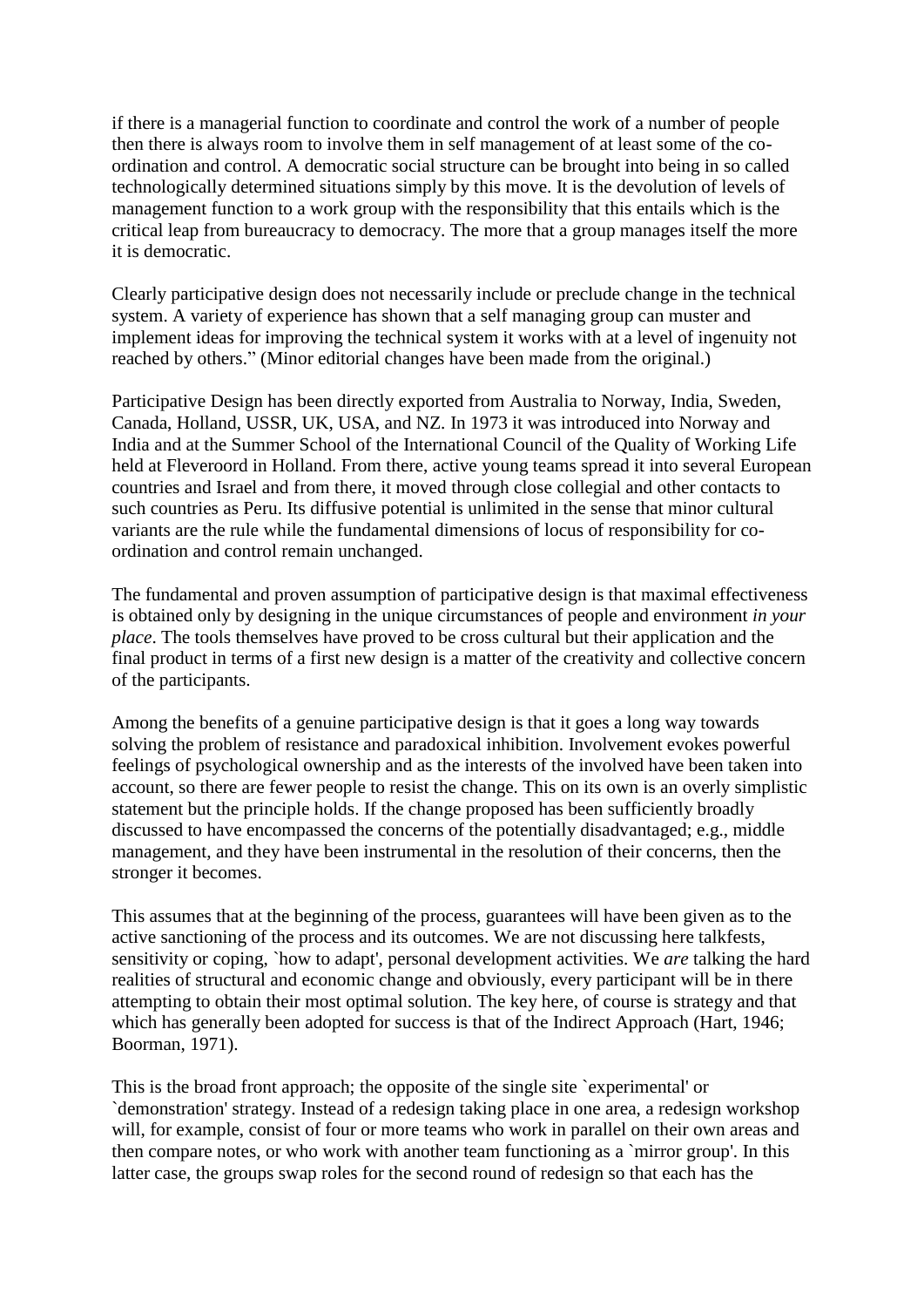opportunity to work on their own area with the assistance of a team which can query their unspoken assumptions and other matters taken for granted by those whose area it is. This was the basic design which we employed in the DHR workshops and it clearly provided multiplier effects for learning (see also `Further Learning about Participative Design', Part II).

# **A Comprehensive Open Systems Approach**

Throughout these papers there is an implicit emphasis on the integrity of the methods, their coherence and consistency. To every extent possible they have been designed and are managed to meet the criteria for effective communication and maximal learning of and for democracy. While many of these look like radical alternatives to what we have come to understand as education or learning, they are actually very simple and basic features of every day life as it is practised in informal peer and friendship groups outside the institutional infrastructure. That is, they are the fundamental forms of relational structure people choose when they are free of bureaucratic constraints. Clearly, they are of the type which employs as many of our human capacities as are necessary at the time, including the abilities to consider the past, anticipate the future and plan for it.

The conjunction of an inherently democratic group structure such as found in a group of mates (of both sexes) planning their weekend using the local vernacular, spoken language, is a pure prototype of the purposes underlying the new methods for learning to be democratic. It is a sad reflection on our culture that although everybody knows how to be democratic and still does do it, it is considered inappropriate behaviour for formal organizational business.

It is one of the great strengths of these methods that they are essentially simple, using our greatest skills as conscious communicators with spoken language. Has there ever been a culture in which people did not confer? The spoken word, dialogue or conversation is the essential glue of humanity (Ong, 1967) and all of our participative methods are built around group (large and small) task oriented discussion. These participants are doing their own qualitative research. This is a belated recognition that `research' is an age old part of the human condition to be curious, to learn and to pass on to others. It is also, incidentally, a recognition that humanity and its concerns cannot be adequately captured by sterile, objective `empirical' techniques (Emery M, 1986). Learning, influencing and being influenced by conversation are intimate elements of belonging, perhaps the most basic human need (Greco, 1950).

To further this learning, the ground rules of the Search Conference ensure that no hierarchy is either built in or allowed to develop between participants, regardless of their status in everyday life. Designed to increase the effectiveness of strategic planning by giving people more control over their long term purposes and directions, each participant is there because they have in their heads a particular piece of the jigsaw puzzle which confronts them. Because they are equally necessary to the solution or restructuring of the puzzle, and they often come from quite disparate organizations, hierarchical status is irrelevant to the task.

But in a Participative Design Workshop the focus on the natural activity group with or without a deep slice team often makes it difficult to avoid established status differences. Basically the bureaucratic realities are reflected in the beginning of an organizational redesign task; it is common for many staff not to know what others really do in their jobs or how they perceive them, and here it is critical that they do know and appreciate other's positions and duties. It is necessary, therefore, for time to be spent redressing this situation,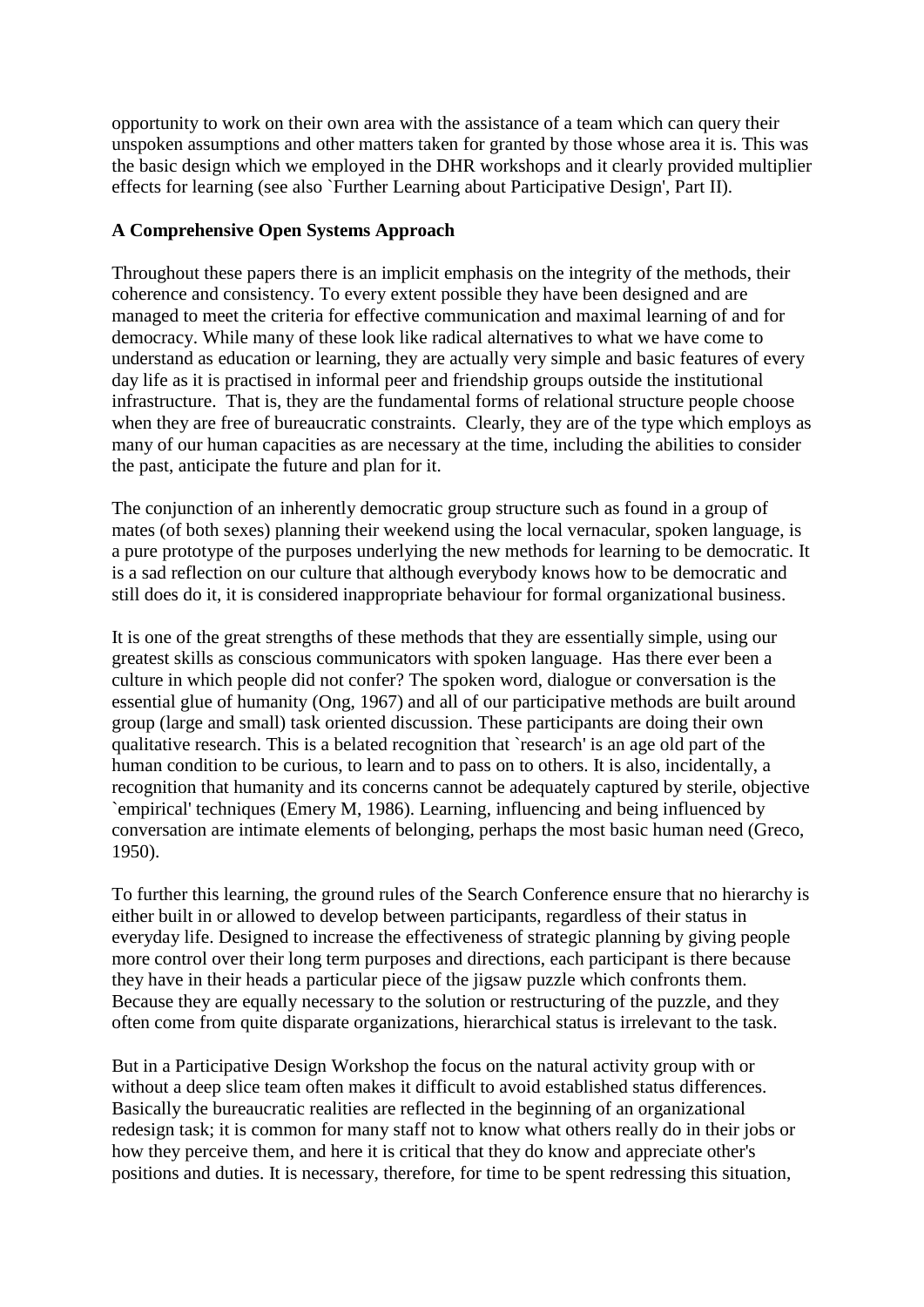and throughout the whole of such a project which may be extended, the process managers must constantly be alert for the destructive use of bureaucratic status and therefore, their need to intervene and restore equality of relationships.

Another dimension common amongst all the various forms of participative activity is our elevation of the importance of direct perception or ecological learning. As is implied above, we all directly extract meaningful information from our environment and all our varied perceptions are valid. To adopt this stance as it is spelt out in the paper `Educational Paradigms' is to advocate change as it is now clear that our accepted version of `education' (teaching) has been fabricated from doubtful premises. The unitary human perceptual system does not operate as a machine in a Newtonian mechanical universe or environment. Essentially, this new understanding elevates everyone to, and equalizes them, at the status of researcher, learner, teacher and resource.

The effects of all these changing concepts filter slowly through the cultural morass and can be traced through the proliferation of citizen action groups, small political parties and schools and the resurgence of concepts such as that of the Science Shop which serves as a link between community groups needing information and specialist research. Science Shops provide free or very cheap access to the privileged resources of elite establishments.

The Australian 1987 higher education green paper (now white) is perhaps a most powerful symbol of governmental acceptance of community pressures for educational democratization. To survive, research and teaching institutions must respond to the groundswell of public confidence in their own perceptions and doubts about the value of abstract knowledge which is protected and controlled by those institutions. And despite the problems, many do respond because they too have been touched by the new forces and values in the environment.

Another dimension of these barriers involves the whole concept of `structure' and the previously sacrosanct status of representative systems and the representatives themselves. It has been obvious to some for a long time that representative systems have failed to deliver democracy and in fact, only add to the financial and other burdens that are carried by the populace at large. Yet often when the subject is broached, the argument is put that `we have to have some structure - do you want anarchy?' This argument reveals the depths of the belief that dominant hierarchies are an inevitable part of life.

They aren't and the papers in Part III clarify the fact that governance structures designed on the second design principle involve processes that are more detailed and strictly controlled than are those of the current representative system. In this they are directly analogous to the organizational level where goals, rules and conventions must be more detailed, carefully worked out, explicit and known in a democratic structure than any needed in a bureaucracy where buck passing is the name of the game. What is a representative system if it is not just a higher level form of the ubiquitous design principle 1?

In the field of education, the debate is probably more polarized and even less well understood. As the note on `Structured vs Unstructured' (Part IV) points out, the dichotomy is inadequate, serving only to create a conceptual morass. It, the debate, is currently surfacing again under the rubric of a return to the 3 Rs and better discipline. But here there is the complication of laissez- faire. It is often difficult to establish whether those who advocate the return to `structure' are opposing laissez-faire or democracy as they are so little differentiated. Therefore, we have a three way confusion.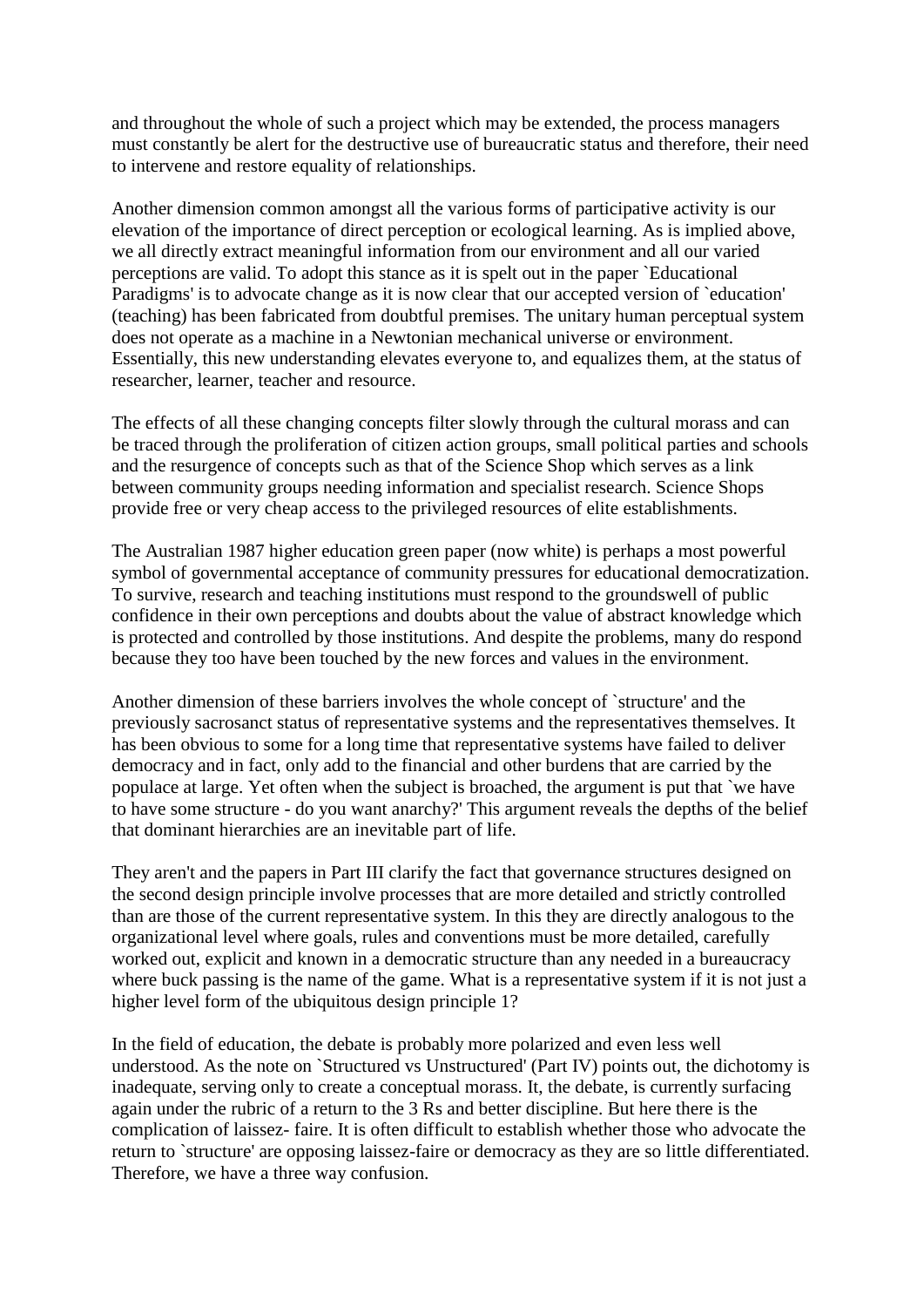Let us not forget either the Master Servant Act which still determines the structure of most paid employment and exerts a continuing influence on many parts of all our lives. It enshrines in law, bureaucratic structure and personal dominance. It is often forgotten in the rush by some to `humanize' organizations that organizational structures are legal entities and that employees need to understand industrial relations and the changes taking place in their workplace. Nothing is worse than the despair of a self managing group or organization which has been successfully sabotaged because its experience had been confined to the practice and who have not been able to articulate or argue their case on conceptual grounds or with outside support. One of the great benefits of the last waves of industrial democracy is the recognition that ID or democratization cannot be taken out of the industrial relations context (Cole et al, 1986).

# *Genuine democracy requires widespread and contextualized conceptual and practical understanding if it is to stand a chance against the forces of autocracy.*

This volume is an accumulation of our understandings of why systemic, structural change is necessary and desirable and how it can best be achieved. Participation can apply in any area and there is no longer any reason to assume that democratization applies only to the small group level. There is a general need to raise the basic and common human ideals through processes in which the people intimately involved in those decisions which affect them, affirm their ideals and design their own futures. In the course of doing this, they almost always take into account their respect and regard for other humans, other species and the environmental interdependencies on which they too are dependent.

The various papers here have either been revised over time as we have learnt from our experiences or are new, and it therefore contains our most recent considerations as to concepts, tools and process. The emphasis upon process is necessary as one of the early resistances to democratization arose from the perception that you had to have a semiautonomous work group (SAWG) now known as a self managing group, which looked like the classic text book example.

You *do* have to have democratic structures to build in such critical features as mutual support, respect and learning but most grass roots designs deviate from the schematic, abstract models used to illustrate the concept (Part II). Different groups choose different levels of autonomy for starters knowing their design will evolve according to the development of their people and the demands of externalities. Lots of workplaces have an old man who just wants to go on doing what he has always done and who has not experienced the woman who is so lacking in self confidence that she is reluctant to try anything which tests her abilities.

A Participative Design Workshop done well recognizes and makes clear the value of individuality. The process not only allows but places a premium on the idiosyncrasies and circumstances of the people involved. The design must be optimal for all those involved. In time, many of those who opted to stay out of the new arrangements change their mind and gradually become integrated into the democratic arrangements. But this is a learning process for them, without compulsion. The exceptional case is that of a supervisor who by claiming the right not to change is thereby denying to others opportunities to take responsibility and grow.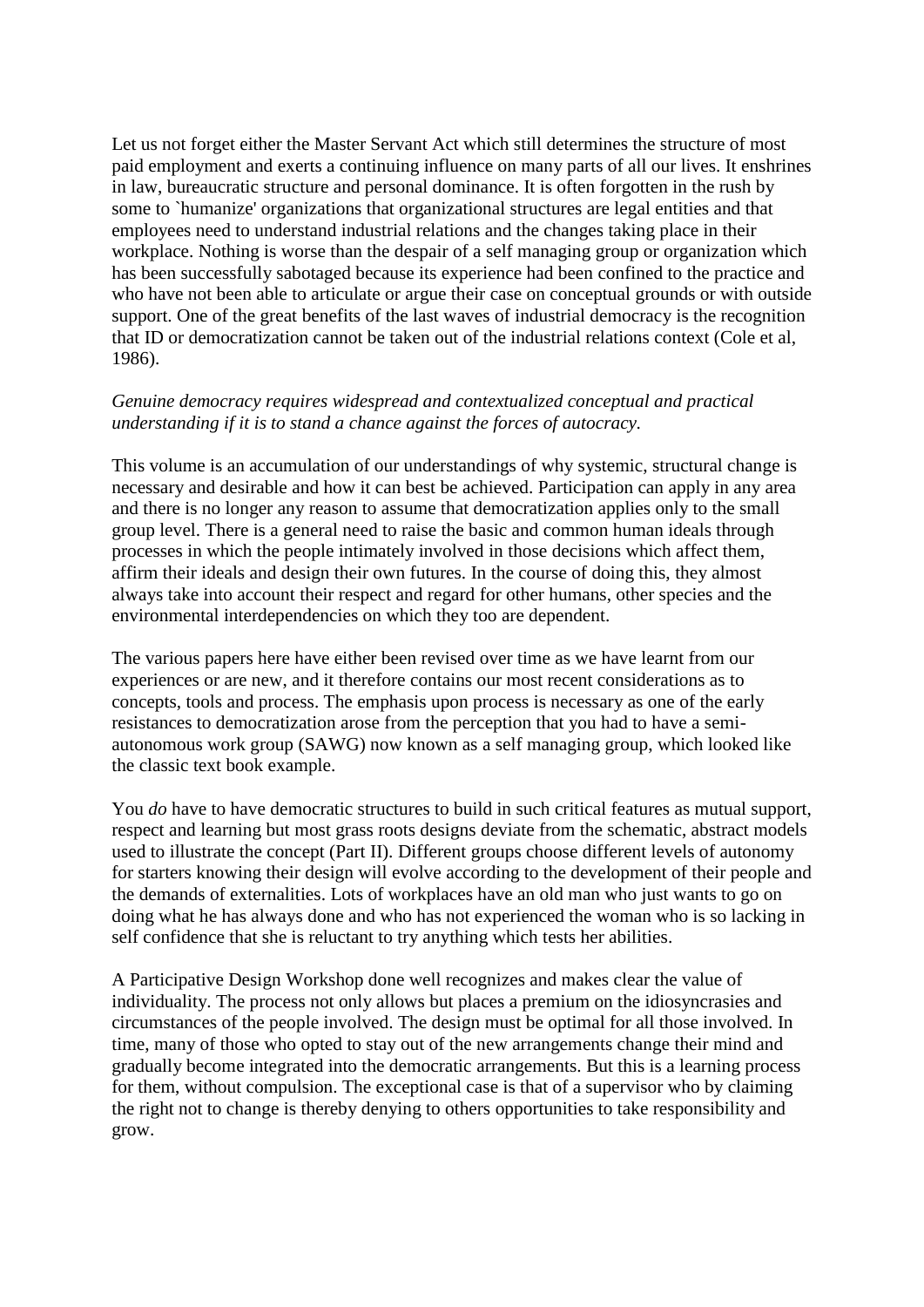Like its predecessors, this volume concerns itself with the ways in which people can begin to take charge of their own affairs and mobilize their hidden potentials. We eschew the fashionable trend towards `stress management' and other similar techniques and philosophies which really boil down to the message that as you cannot change the system, you had better learn to cope with it; ie, that people are powerless to change the organizational context of their lives. The basic assumption here is, as above, that there must be a bureaucratic structure. Such attitudes just make it more difficult for many to take seriously the task of learning to actively accept responsibility for basic change.

While there can be no argument against people looking after themselves, the 'I'm alright Jack (so stuff you)' attitude, so prevalent today, is a denial of the generic conditions created by organizational structures. This attitude is no more than an elaboration of the increasingly dissociative nature of our culture, an expression of responsibility centred entirely upon the self. Democratic structures provide opportunities for mutual support and respect and thus learning of the other as an essential prerequisite for preventative medicine at the cultural level. Individual responsibility must be complemented by an awakened sense of collective responsibility. The whole debate involves much broader thinking than has generally been the case up to now. A coherent framework of concepts informs this view and those interested in this more detailed underlying theory can consult the references.

This brief survey only highlights some of the consequences of a social science which appears to have neglected its responsibilities to the community. While it has not been fashionable or in the career interests of the individual social scientist to make such statements or to pursue action research which serves both academic social science and the practical affairs of people, it is encouraging that there is a revival of such concern.

Many during the seventies slowly became conscious that we were reaching a critical point in our culture, a possible turning point where subtly but collectively, the decision will be made about our future directions. As the first paper points out, there is a choice to be made: it will be made but by whom and towards what purposes? We, the authors, make no secret of our values: there are no hidden agendas here. It is better that any choice be an informed and conscious one than a slippage into dependency and dissociation or a rigidly imposed and, therefore, superficial democracy. The question is simple: do you want a democratic society or don't you? The answer is yours.

#### **A Note on the Differences between Australia and North America**

It is not unusual in Australia today for the people I am addressing or working with to assume that democratization is an American invention. Similarly, academic colleagues who are entering the field frequently quote only the most recent publications of which there is currently a flood from America. But these academics rarely acknowledge sources other than American and thus ignore the roots of their work. Much of it appears to be a case of reinventing the wheel with the replication of all the early assumptions and dead ends.

There is very little history of American origin as diffusion into the USA has, until quite recently, been slow for reasons which appear to concern a deep cultural substratum, totally distinct from that observed in Australia, Scandinavia, Europe or India, (in my experience and also from reports of colleagues). Canada appears something of a mixed bag but the recent demise of the Ontario Quality of Working Life Centre (June 1988) could be taken as a sign that trends towards Americanization have become dominant. The value trends so strongly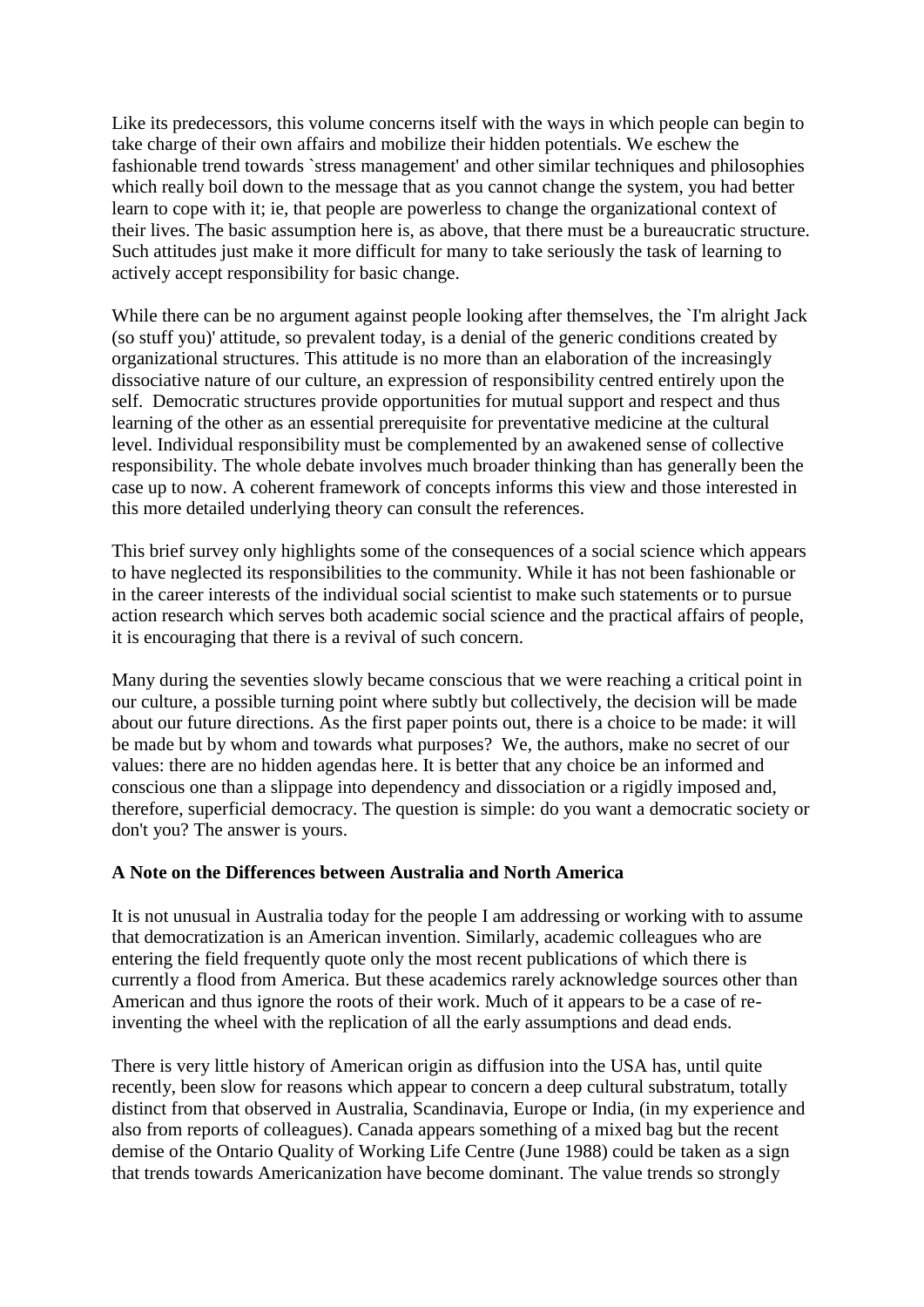observed in the US and competing in Canada at the moment are, of course, also observed as emergent and potentially damaging in cultures such as the Scandinavian, often to the chagrin of the native professionals in the field.

At the most superficial level one sees the immense amounts of money paid to visiting US academics and consultants. These often have no more than a passing acquaintanceship with the core of the field. They may once have interviewed a foreign manager or surveyed the `alien' literature. But they are the well marketed, prestigious high-priced experts who grace the opening of a conference, recruiting local money and bearing gifts of easy fix-it solutions and promises.

What is this American legacy? While it is dangerous to generalize about such a turbulent nation whose regional and cultural differences are so apparent, there is still to be observed a widespread reluctance to change anything more than the superficialities: a reluctance to change the system or `the American way'. It can be seen as a deep form of authoritarianism and ambivalence: conflict and aggression are everywhere in America from the streets of the inner city ghettos to the highest levels where newspeak is easily absorbed into thick, luxuriously, wall-to-wall carpeted minds.

It is not difficult to find remnants of the old collective culture of America but it has been so overlaid by the belief in competition, individual achievement and fear of `communism' that individuals often have to perform intellectual gymnastics to extricate themselves from the inconsistencies and paradoxes that arise for them in confronting democratization. Frequently they fail. It is right and proper, says the rhetoric, to help one another but changing the system is something else, even though it means being better able to help others.

The problem lies in the fact that democratization is a radical change to `the system' as we know it. It is about changing the fundamental power relationships in our societies and cultures. As such, it will automatically cause distress, anger and disbelief within anybody who has given allegiance to or has derived benefits from `the system'. The heart of the problem is the old `love it and hate it' phenomenon.

There are many vested interests in maintaining the status quo. Any student of the processes of changing bureaucracies knows that they breed informal or `shadow' organizations which in many cases run the show. America is a mass of shadow organizations - they derive their power from the formal structure, the rhetoric and the paradox. They are loath, therefore, to destroy their power base. But shadow organizations do not run the show in the interest of the total enterprise; they really only look after the interests of their members.

However, `the times, they are a-changing' and some have chosen to look fairly and squarely at the whole and its direction. They make their judgements on that basis. The successes of the British and Scandinavian experiments of the 40s, 50s and 60s, and, paradoxically, one of the first government reports to appear, *Work in America* (O'Toole, 1974) may now be bearing fruit.

That latter was a detailed exposition of amongst other things, the effects of bureaucratic work structures on people's mental and physical health. It did little at the time to change the attitude and values of the American people to their organizational system. The old was too strong and America was too powerfully insulated for the message to be heard. To distance themselves from this problem they developed and accepted the concept of QWL. In essence, QWL is a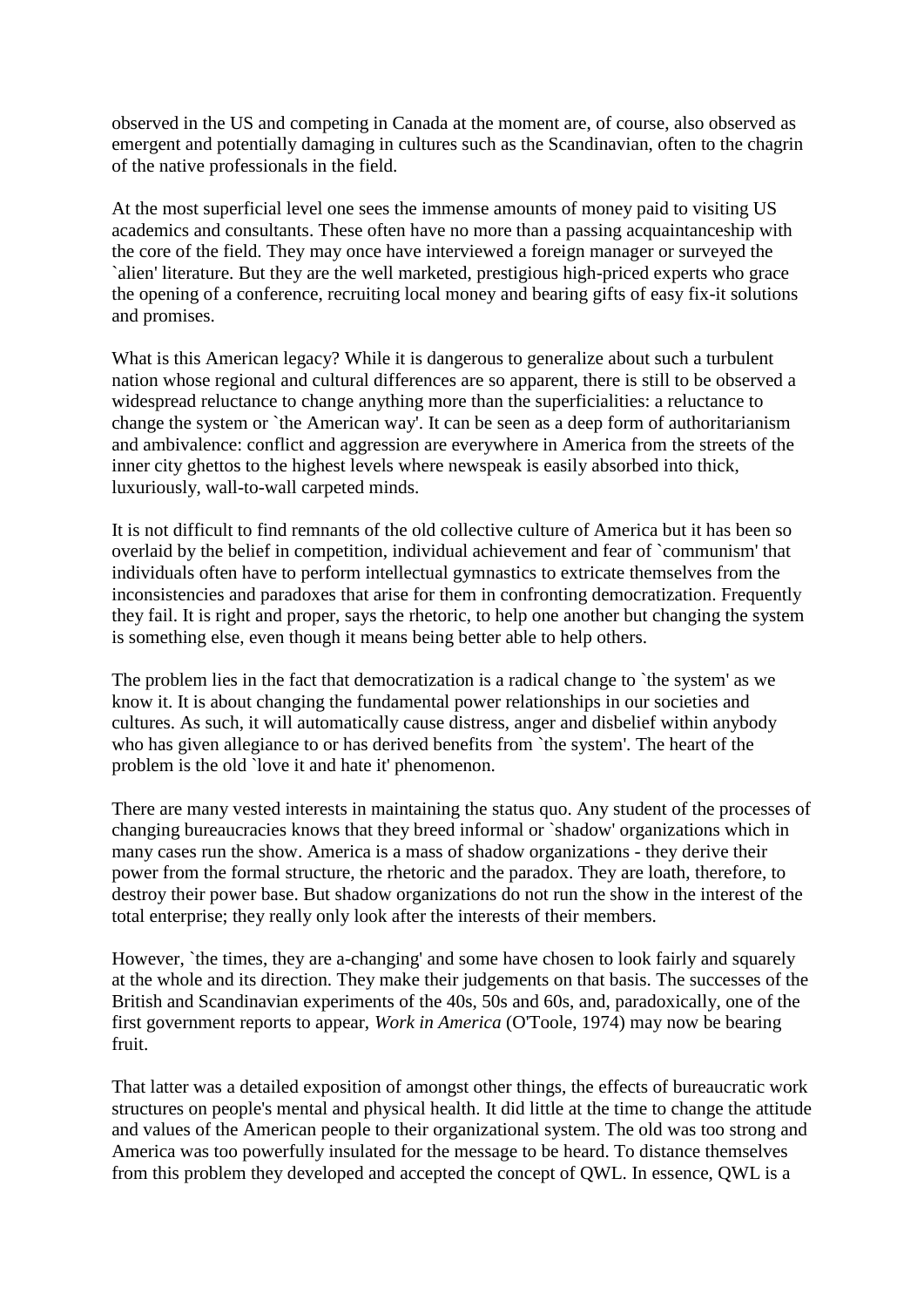rag bag covering everything from better human relations, individual job enrichment, health and safety to genuine democratization. Hans van Beinum (1987) has detailed the problems with this concept.

A basic change required nothing less than a broad front strategy of information from the outside, the deterioration of America's place in the world and its domestic economic paradoxes and gathering problems.

For those of us who have been brought up to regard America as one of the great bastions of freedom and democracy, their struggle with their own internal authoritarian paradox has been instructive. But one thing is clear: it doesn't matter whether a regime is blatantly or subtly oppressive, human ideals are always simmering away underneath. When they reach boiling point they surface in ways which accord with the nature of the environment at the time. America has been very slow to democratize but it would appear that they are moving as prejudices break down under the weight of economic and other older cultural pressures. Recent publications such as Weisbord (1987) will help.

I have spent time on this because it illustrates the ways in which participative philosophies and methods wax and wane with cultural cycles. While Australia is tied internationally in many ways which influence our directions, we appear to have been lucky in the strength and depth of our cultural roots. Australia has been and is a leader in democratization although this has not been generally acknowledged in Australia. This is not an academic observation. Overseas visitors constantly remark on our strange every day democratic conventions, indeed, it bothers some when the waitresses and waiters of the new tourist industry decline to see themselves as servants and assert their rights to human dignity. Democracy lives in the environment ('anyone can die out there, mate') and the flesh and blood of Australia, and there is, therefore, a special responsibility for Australian researchers to describe, analyse, and diffuse their findings.

#### **In Summary: The Path Ahead.**

As this historical overview shows, the track began in the world of work and the original analysis of work as the leading edge of change was undoubtedly correct. From the huge effort poured into this sector, we have learnt much. New needs arose, however, from the transition from a relatively stable to a dynamic environment, characterized by relevant uncertainty and discontinuities. These were needs for new, more effective means of planning, educating and governing. This transition phase has continued to intensify and the same needs are now more obvious and more urgent.

Over time the fragmented needs have coalesced into a coherent need, not simply for democratic workplaces or communities, but for a participative democratic culture; one that reaches into and ultimately transforms the hidden niches in our society as well as its institutions. The form of this book follows the form of the need- first to make it explicit in terms which begin to provide the means to the end. There are now well established pointers to this future and it is the most fundamental of these that we present here.

Part I details the agenda and one major means (our direct perception) we must urgently begin to practice if we are to revitalize our people's confidence in their own abilities and potentials. Without this, participative democracy is a dead duck.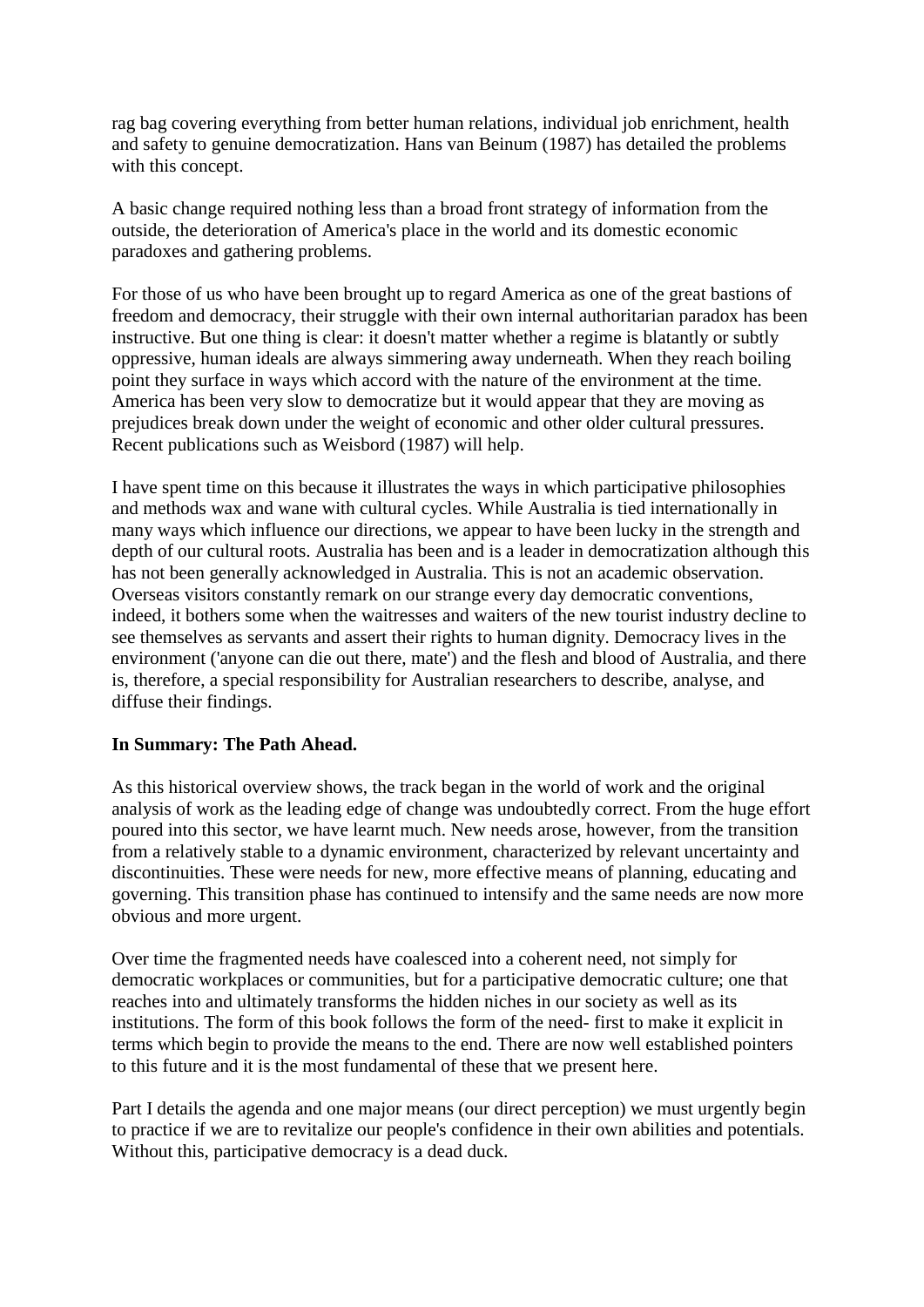Part II reviews some of the highlights of our learning from the previous waves of exploration into the world of work, but in today's context where there is still the danger that powerful concepts such as group responsibility will be interpreted and applied mechanically as job rotation and/or multiskilling.

Part III presents the major papers on extending participative democracy into the area of governance. These lessons are applicable in many fields as indeed is the modified model of democratic management discussed in `Participative Design' (Part II).

In Part IV we really begin to tackle the education system, clearing up some traditional misconceptions and describing some of the means tested so far for practically transforming education into a vehicle for the realization of a more participative democracy, one which intrinsically provides more and continuing learning.

This introduction will already have alerted the reader to the track being long and fraught with dangers both of the past, present and future. And, of course, it is not difficult to understand that the learnings encompassed here are primarily the work of adult/continuing educators, those who have never really been admitted to the institutional hallowed halls of `learning'. They have not traditionally been so subject to the academic, managerial or centralized institutional pressures which would incline them to the quick fix. Charged with the responsibility for `educating the community' rather than the already educated elites, a freedom has been extended. This is gratefully acknowledged.

If this book does nothing else, it should also alert the reader to the diversity of effort that is needed if `real', participative rather than representative, democracy is to be approximated in our cultures. A `broad front' approach is now essential. Rather than being seen as a proliferation of `ratbaggery', every effort that employs good ideas and practices must converge to increase the awareness and practical know how for the continuation of the momentum for more real democracy. It is still important, however, for idealistic practitioners themselves (for whom this book is written) to know how the whole fits together.

This book then encompasses a vision and the authors make no secret of the values they bring to this. We simply hope that we have conveyed some clear and practical guidelines for those who share at least part of that vision.

#### **References**

Boorman, S. A. (1971). *The protracted game*. Oxford University Press.

Cole, R.., Crombie, A. D., Davies, A. T., & Davis, Ed. (1985). *Future Directions in the Democratisation of Work in Australia, Employee Participation Research Report No.5,*  Department of Employment & Industrial Relations, AGPS, Canberra.

Emery, F. (1959). Characteristics of Socio-Technical Systems. Reprinted in Emery F 1978, *The Emergence of a New Paradigm of Work*, Centre for Continuing Education, Australian National University, Canberra.

Emery, F. (1981). *Open Systems Thinking*. Two Volumes, Penguin.